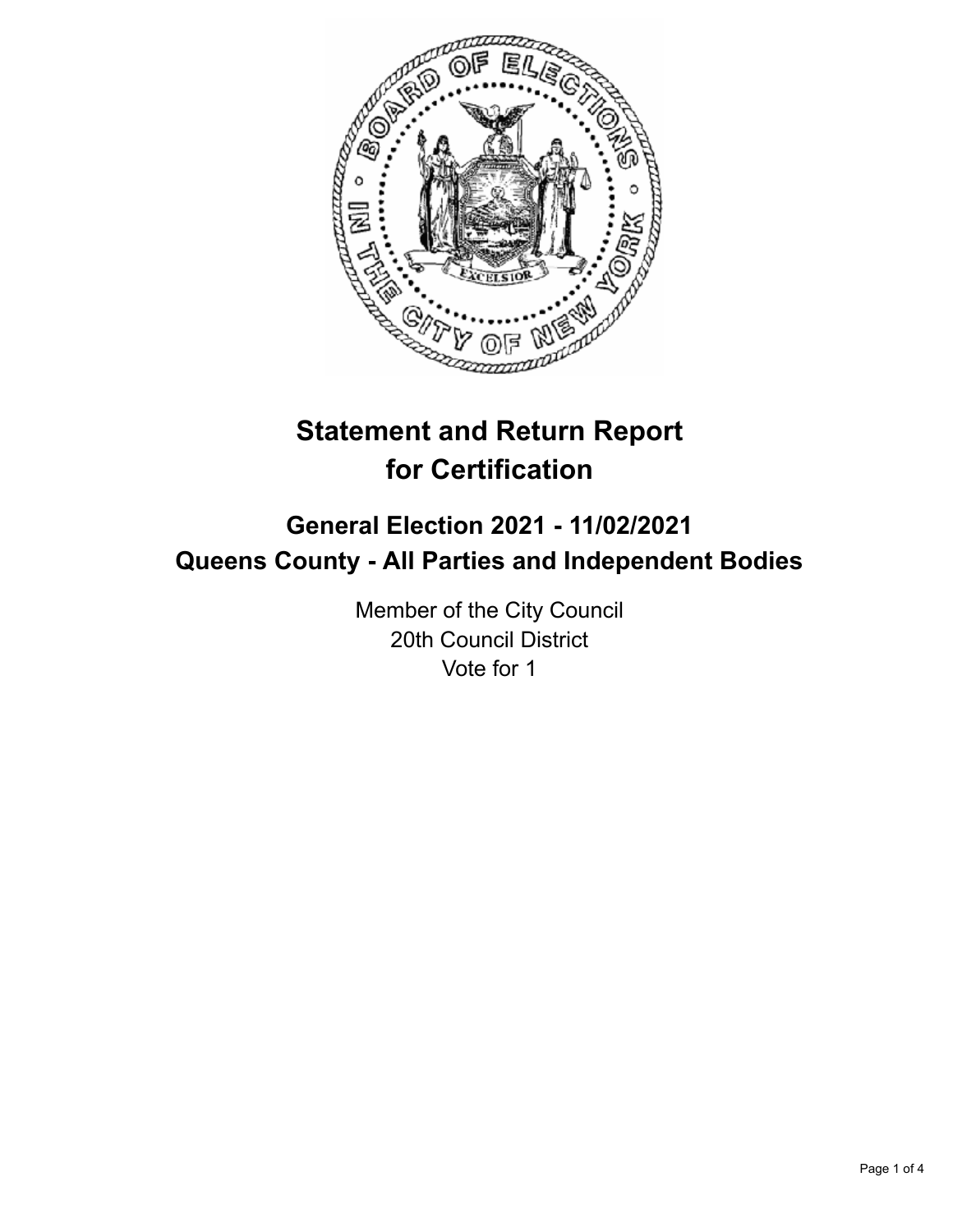

## **Assembly District 25**

| <b>PUBLIC COUNTER</b>                                    | 4,562 |
|----------------------------------------------------------|-------|
| <b>MANUALLY COUNTED EMERGENCY</b>                        | 0     |
| <b>ABSENTEE / MILITARY</b>                               | 563   |
| <b>AFFIDAVIT</b>                                         | 23    |
| <b>Total Ballots</b>                                     | 5,148 |
| Less - Inapplicable Federal/Special Presidential Ballots | 0     |
| <b>Total Applicable Ballots</b>                          | 5,148 |
| SANDRA UNG (DEMOCRATIC)                                  | 2,604 |
| YU-CHING PAI (REPUBLICAN/SAVE OUR CITY)                  | 1,995 |
| YU-CHING PAI (CONSERVATIVE)                              | 225   |
| ALEX GUERRERO (WRITE-IN)                                 | 1     |
| ANTHON J. ROTONDI (WRITE-IN)                             | 1     |
| BAELZ HANOS (WRITE-IN)                                   | 1     |
| JOE SMITH (WRITE-IN)                                     | 1     |
| MANJO DABEY (WRITE-IN)                                   | 1     |
| TONY AVELLA (WRITE-IN)                                   | 1     |
| UNATTRIBUTABLE WRITE-IN (WRITE-IN)                       | 4     |
| VICKIE PALADINO (WRITE-IN)                               | 1     |
| WAYNE E. VIVANO (WRITE-IN)                               | 1     |
| <b>Total Votes</b>                                       | 4,836 |
| Unrecorded                                               | 312   |

#### **Assembly District 26**

| <b>PUBLIC COUNTER</b>                                    | 90  |
|----------------------------------------------------------|-----|
| <b>MANUALLY COUNTED EMERGENCY</b>                        | 0   |
| ABSENTEE / MILITARY                                      | 11  |
| AFFIDAVIT                                                | 0   |
| <b>Total Ballots</b>                                     | 101 |
| Less - Inapplicable Federal/Special Presidential Ballots | 0   |
|                                                          |     |
| <b>Total Applicable Ballots</b>                          | 101 |
| SANDRA UNG (DEMOCRATIC)                                  | 49  |
| YU-CHING PAI (REPUBLICAN/SAVE OUR CITY)                  | 40  |
| YU-CHING PAI (CONSERVATIVE)                              | 6   |
| <b>Total Votes</b>                                       | 95  |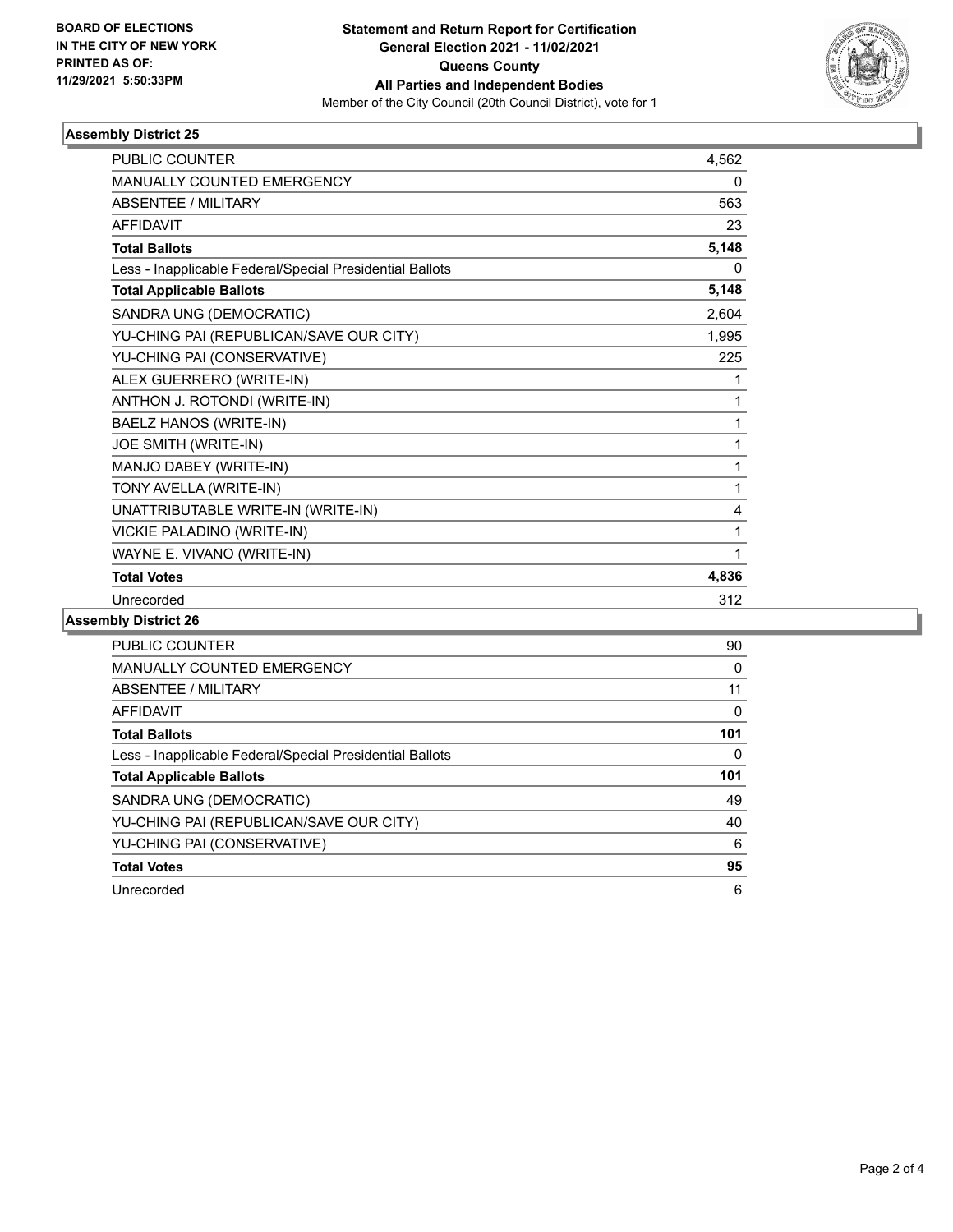

## **Assembly District 40**

| <b>PUBLIC COUNTER</b>                                    | 7,574 |
|----------------------------------------------------------|-------|
| <b>MANUALLY COUNTED EMERGENCY</b>                        | 0     |
| <b>ABSENTEE / MILITARY</b>                               | 955   |
| <b>AFFIDAVIT</b>                                         | 50    |
| <b>Total Ballots</b>                                     | 8,579 |
| Less - Inapplicable Federal/Special Presidential Ballots | 0     |
| <b>Total Applicable Ballots</b>                          | 8,579 |
| SANDRA UNG (DEMOCRATIC)                                  | 5,065 |
| YU-CHING PAI (REPUBLICAN/SAVE OUR CITY)                  | 2,746 |
| YU-CHING PAI (CONSERVATIVE)                              | 256   |
| <b>ARTHUR KING (WRITE-IN)</b>                            | 1     |
| JAMES J. TRIKAS (WRITE-IN)                               | 1     |
| JOHN CHOE (WRITE-IN)                                     | 5     |
| JOHN FARRELL (WRITE-IN)                                  | 1     |
| LINDA LEE (WRITE-IN)                                     | 1     |
| LYNN C. SCHULMAN (WRITE-IN)                              | 1     |
| MICHAEL CHARLES BARON JR. (WRITE-IN)                     | 1     |
| MIKE WHITE (WRITE-IN)                                    | 1     |
| TONY AVELLA (WRITE-IN)                                   | 1     |
| UNATTRIBUTABLE WRITE-IN (WRITE-IN)                       | 8     |
| VICKIE PALADINO (WRITE-IN)                               | 2     |
| <b>Total Votes</b>                                       | 8,090 |
| Unrecorded                                               | 489   |